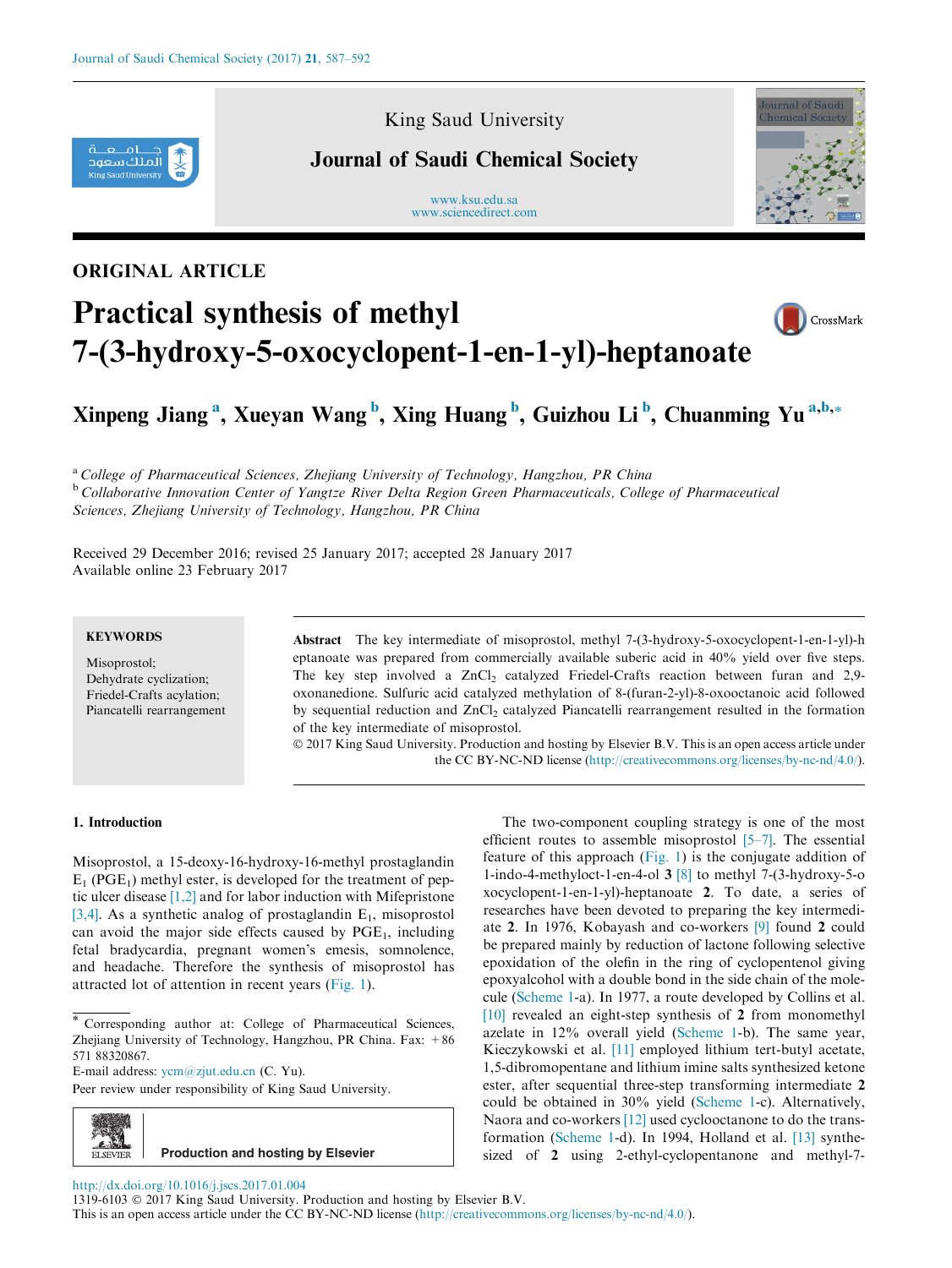<span id="page-1-0"></span>

**Figure 1** Prostaglandin  $E_1$ , misoprostol and two-component coupling retrosynthetic analysis for misoprostol.



Scheme 1 Different protocols for the synthesis of methyl 7-(3-hydroxy-5-oxo-1- cyclopenten-1-yl)-heptanoate 2.

bromoheptanoate as starting materials in six steps with an overall yield of 23% (Scheme 1-e). Later, Rodríguez et al. [\[14\]](#page-5-0) reported enzymatic cleavage of dimethyl suberate with porcine pancreatic lipase (PPL) gave a half ester, which was then converted into a mixed anhydride. After reaction with furan, it was reduced with  $N$ a $BH<sub>4</sub>$  and isomerization to afford 2 (Scheme 1-f). Nevertheless, the majority of these current composite methods bear some disadvantages, including low yields, uneconomic and environmental unfriendly reaction conditions. Herein, we present a practical and efficient synthesis of methyl 7-(3-hydroxy-5-oxocyclopent-1-en-1-yl)-heptano ate from readily available suberic acid, which is not only more environmental friendly, but also can shorten synthesis steps and enhance overall yields.

The synthetic roadmap toward methyl 7-(3-hydroxy-5-oxo cyclopent-1-en-1-yl)-heptanoate 2 was designed on the basis of retrosynthetic analysis shown in [Fig. 2](#page-2-0). According to Rodríguez's synthesis, 2 could be prepared through a  $ZnCl<sub>2</sub>$ catalyzed Piancatelli isomerization of methyl 8-(furan-2-yl)-8 hydroxyoctanoate  $8$  [\[15\],](#page-5-0) which could be obtained by reduction with NaBH4 from methyl 8-(furan-2-yl)-8 oxooctanoate 7. Disconnection of the  $C-C$  bond linking furan with carbon chain revealed 2,9-oxonanedione 5 as potential intermediates in the synthetic direction. 2,9-oxonanedione itself could be easily prepared from dehydrate cyclization of suberic acid 4.

#### 2. Experimental

All reagents were purchased from commercial sources and used without purification.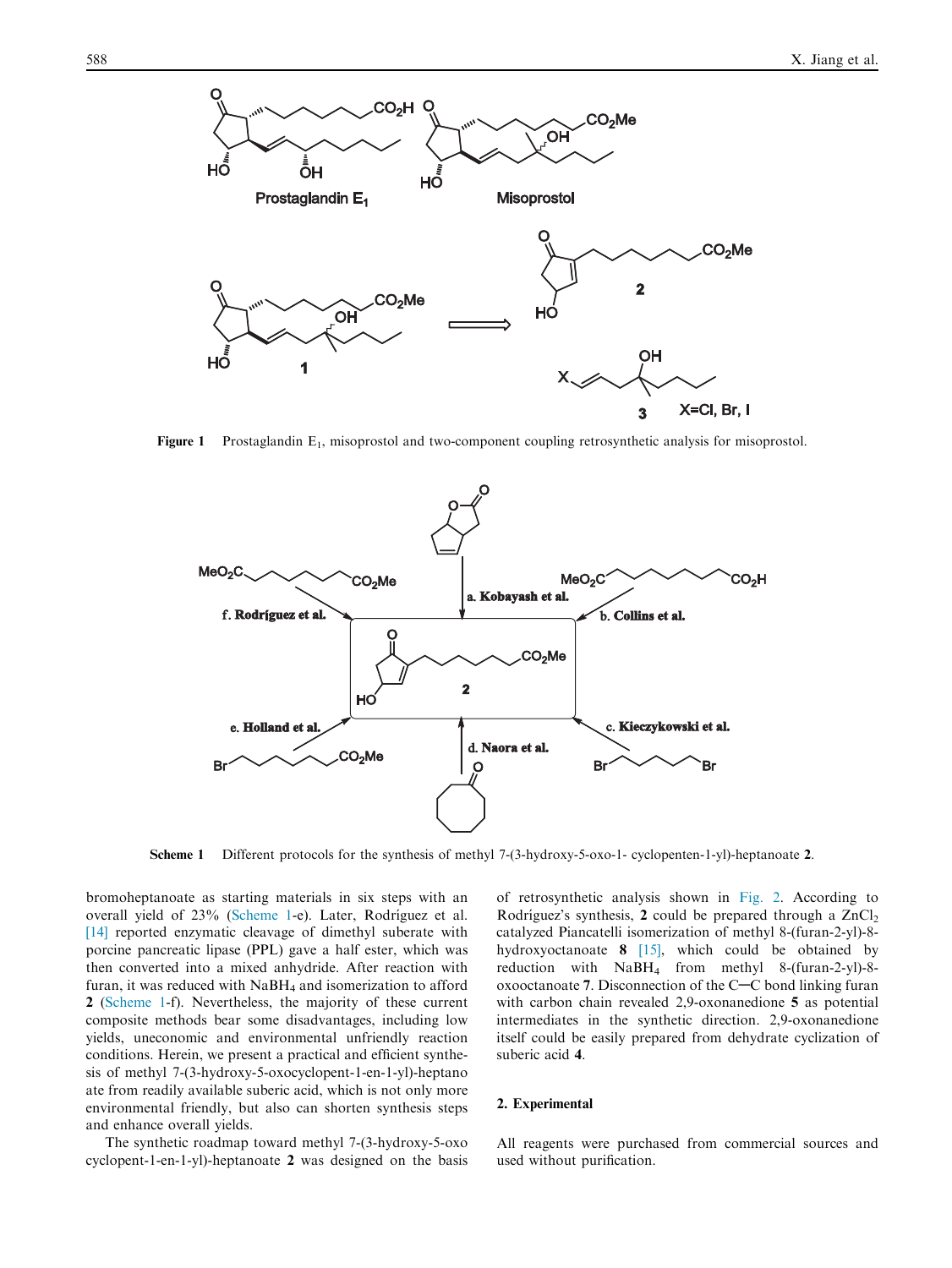<span id="page-2-0"></span>

Figure 2 Retrosynthetic analysis for key intermediate 2.

<sup>1</sup>H NMR and <sup>13</sup>C NMR were obtained from Varian Mercury-Plus 400 MHz (AVANCE III 500 MHz) and 100 MHz. Mass spectra were measured with a Thermo Finnigan LCQ Advantage instrument using ESI ionization.

#### 2.1. Synthesis of 2,9-oxonanedione  $(5)$  [\[16\]](#page-5-0)

Suberic acid (4.998 g, 28.7 mmol) was added to a solution of acetic anhydride (10.0 mL, 106 mmol) at room temperature. The mixture was stirred at 120  $\rm{^{\circ}C}$  for 3 h until the acid was not detected. Distillation of the solvent under reduced pressure gave the product as white solid  $(4.429 \text{ g}, 99\%)$ . <sup>1</sup>H NMR  $(500 \text{ MHz}, \text{CDCl}_3)$   $\delta$  2.48–2.39 (m, 4H), 1.70–1.59 (m, 4H), 1.42–1.31 (m, 4H).

#### 2.2. Synthesis of 8-(furan-2-yl)-8-oxooctanoic acid (6a)  $[17]$

To a solution of 2, 9-oxonanedione 5 (142 mg, 0.9 mmol) in  $CH<sub>3</sub>NO<sub>2</sub>$  (1.0 mL) at 40 °C was added furan (0.17 mL, 2.5 eq.) dropwise and then  $ZnCl<sub>2</sub>$  (12 mg, 0.1 eq.). When the addition was completed, the mixture was stirred for 1 h until TLC indicated the total consumption of 5, the reaction mixture was then filtered to remove precipitated suberic acid (56 mg, 35%). The residue was purified by column chromatography on silica gel (hexane/EtOAc = 2:1) to give  $6a$  (93 mg, 46%) as white solid. <sup>1</sup>H NMR (400 MHz, CDCl<sub>3</sub>) δ 7.57 (s, 1H), 7.18 (d,  $J = 3.2$  Hz, 1H), 6.53 (d,  $J = 1.6$  Hz, 1H), 2.83  $(t, J = 7.4 \text{ Hz}, 2\text{H}), 2.37 (t, J = 7.4 \text{ Hz}, 2\text{H}), 1.88-1.54 (m,$ 4H), 1.52–1.42 (m, 4H). MS (ESI): m/z: 247.2 [M + 23]<sup>+</sup>.

#### 2.3. One-pot synthesis of 8-(furan-2-yl)-8-oxooctanoic acid  $(6a)$

Suberic acid (4.995 g, 28.7 mmol) was added to a solution of acetic anhydride (10.0 mL, 106 mmol) at room temperature. The mixture was stirred at 120  $\rm{^{\circ}C}$  for 3 h until the acid was not detected. Distillation of the solvent under reduced pressure gave the crude product. To a solution of the crude product in  $CH<sub>3</sub>NO<sub>2</sub>$  (15.0 mL) at 40 °C was added furan (5.2 mL, 2.5 eq.) dropwise and then  $ZnCl<sub>2</sub>$  (0.375 g, 0.1 eq.). When the addition was completed, the mixture was stirred for 1 h until TLC indicated the total consumption of 5, the reaction mixture was then filtered to remove precipitate, which was washed with ice water and then dried to give 1.730 g of suberic acid in 35% recovery yield. The filtrate was added with 10% aqueous NaOH (30 mL), extracted with EtOAc (20 mL), then 37% HCl was added in aqueous layer until adjusted  $pH = 1$ . The aqueous phase was extracted with DCM (30 mL  $\times$  5). The combined organic layers were dried over anhydrous  $Na<sub>2</sub>SO<sub>4</sub>$  and concentrated using a rotary evaporator under reduced pressure to give  $6a$  (3.105 g, 48%), and the adjusted yield was  $74\%$ based on 35% of 4 recovery. This crude product was used in the next step without further purification.

#### 2.4. Synthesis of 8-(furan-2-yl)-8-oxooctanoic acid ( $6a$ ) from recovered suberic acid

Following the procedure of one-pot synthesis of 8-(furan-2-yl)- 8-oxooctanoic acid, recovered suberic acid (1.730 g, 10.0 mmol) was reacted with acetic anhydride (3.5 mL, 37.0 mmol) afforded 2,9-oxonanedione. The crude product was then reacted with furan  $(1.8 \text{ mL}, 2.5 \text{ eq.})$  and  $ZnCl<sub>2</sub>$ (0.136 g, 0.1 eq.) in  $CH_3NO_2$  (5.0 mL) afforded 1.025 g of 6a in 46% yield. The adjusted yield was 61% based on 25% of suberic acid recovery.

#### 2.5. Synthesis of methyl 8-(furan-2-yl)-8-oxooctanoate (7)  $[14]$

Compound 6a (1.140 g, 5.1 mmol) was dissolved in MeOH (15.0 mL), and added to  $H_2SO_4$  (60  $\mu$ L, 1.02 mmol) in one portion. After stirring at 100 °C for 4 h, reaction was cooled to ambient temperature. After removal of MeOH under reduced pressure, saturated aqueous  $NaHCO<sub>3</sub>$  (20 mL) was added to the crude product, then added EtOAc (25 mL) and washed with brine (25 mL). Drying over  $Na<sub>2</sub>SO<sub>4</sub>$  was concentrated under reduced pressure and the residue was purified by column chromatography on silica gel (hexane/EtOAc = 6:1) to give 7  $(1.176 \text{ g}, 97\%)$  as yellow oil. <sup>1</sup>H NMR (400 MHz, CDCl<sub>3</sub>)  $\delta$ 7.47 (s, 1H), 7.06 (d,  $J = 3.2$  Hz, 1H), 6.41 (dd,  $J = 3.6$  Hz,  $J = 1.6$  Hz, 1H), 3.53 (s, 3H), 2.69 (t,  $J = 7.4$  Hz, 2H), 2.18 (t,  $J = 7.5$  Hz, 2H),  $\delta$  1.67–1.43 (m, 4H),  $\delta$  1.33–1.18 (m, 4H). MS (ESI): m/z: 261.1  $[M + 23]$ <sup>+</sup>.

#### 2.6. Synthesis of methyl 8-(furan-2-yl)-8-hydroxyoctanoate  $(8)$  $[14]$

To a solution of 7 (1.021 g, 4.3 mmol) in MeOH (7 mL) at  $0^{\circ}$ C was added NaBH4 (0.238 g, 6.6 mmol), in small portions, until the starting material was completely consumed. After quenching with saturated aqueous NH4Cl (25 mL) and removal of the MeOH under reduced pressure, the crude product was dissolved in EtOAc (25 mL) and washed with brine (25 mL). Drying over  $Na<sub>2</sub>SO<sub>4</sub>$  was concentrated under reduced pressure and the residue was purified by column chromatography on silica gel (hexane/EtOAc = 6:1) to give 8 (0.950 g, 93%) as yellow oil. <sup>1</sup>H NMR (400 MHz, CDCl<sub>3</sub>) δ 7.31-7.28 (m, 1H), 6.28-6.24 (m, 1H), 6.16 (d,  $J = 3.2$  Hz, 1H), 4.59 (t,  $J = 6.8$  Hz,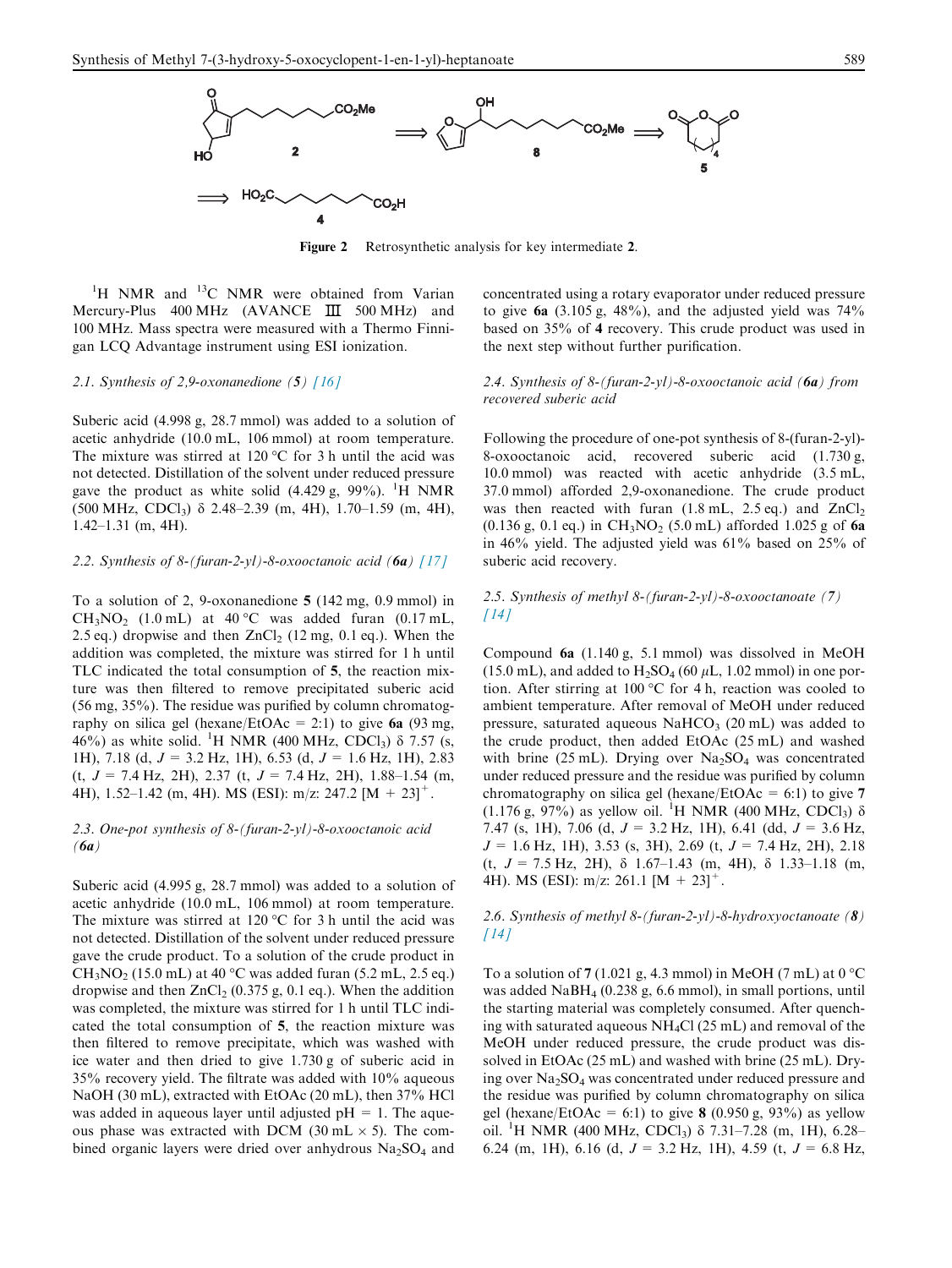<span id="page-3-0"></span>1H), 3.61 (s, 3H), 2.61 (br, 1H), 2.25 (t,  $J = 7.5$  Hz, 2H), 1.83– 1.73 (m, 2H), 1.61–1.52 (m, 2H), 1.36–1.21(m, 6H). MS (ESI): m/z: 263. 1  $[M + 23]$ <sup>+</sup>.

#### 2.7. Synthesis of methyl 7-(3-hydroxy-5-oxocyclopent-1-en-1  $vl$ )-heptanoate (2) [\[14\]](#page-5-0)

Compound 8 (0.926 g, 3.9 mmol) was dissolved in dioxane (5.5 mL) and water (3.6 mL), stabilized with hydroquinone (1 mg), and added of  $ZnCl<sub>2</sub>$  (2.035 g, 15.0 mmol). The reaction mixture was refluxed for 6 h. The solvent was removed under reduced pressure and the residue was taken up in EtOAc  $(30 \text{ mL})$  and washed twice with a saturated aqueous NaHCO<sub>3</sub> (15 mL). The EtOAc phase was washed with brine (20 mL), dried over Na<sub>2</sub>SO<sub>4</sub> and concentrated under reduced pressure affording a mixture of 9 and 2. The crude mixture of 9 and 2 was dissolved in toluene  $(6.0 \text{ mL})$  and treated with  $Et_3N$ (0.35 mL, 2.5 mmol) and anhydrous chloral (23  $\mu$ L, 0.24 mmol). The solution was stirred until TLC showed completion of the reaction. Removal of the solvent under reduced pressure and the residue was purified by column chromatogra-

phy on silica gel (hexane/EtOAc = 2:1) to give 2 (0.554 g, 60%) as a yellow oil. <sup>1</sup>H NMR (400 MHz, CDCl<sub>3</sub>)  $\delta$  7.14 (s, 1H), 4.95 (d,  $J = 6.4$  Hz, 1H), 3.67 (s, 3H), 2.82 (dd,  $J = 18.4$  Hz,  $J = 6.0$  Hz, 1H), 2.35–2.27 (m, 3H), 2.20 (t,  $J = 7.6$  Hz, 2H), 1.76 (s, 1H), 1.68–1.58 (m, 2H), 1.55–1.46 (m, 2H), 1.39–1.31 (m, 4H). <sup>13</sup>C NMR (100 MHz, CDCl<sub>3</sub>)  $\delta$ 205.99, 174.09, 155.93, 147.75, 68.50, 51.15, 44.91, 34.07, 28.95, 28.83, 27.22, 24.85, 24.43. MS (ESI): m/z: 263.1 [M  $+ 23$ ]<sup>+</sup>.

#### 3. Results and discussion

The synthesis of 2 starting from suberic acid proceeded as shown in Scheme 3. In order to examine our hypothesis, our investigation commenced with conversion of suberic acid 4 to 2,9-oxonanedione 5 under different conditions. No desired product was observed when the polar solvents like DMSO and DMF were used (entries 1 and 2, [Table 1](#page-4-0)), but  $n$ -heptane and dioxane gave 5 in 86% and 96% yield respectively (entries 3 and 4, [Table 1\)](#page-4-0). Screening of the other solvents revealed that o-dichlorobenzene exhibited similar efficiency in 97% yield



**Scheme 3** Synthesis of 2 from suberic acid 4. Reagents and conditions: a) acetic anhydride,  $120^{\circ}$ C, 3h; furan, ZnCl<sub>2</sub>, CH<sub>3</sub>NO<sub>2</sub>, 40<sup>o</sup>C, 1h, 48% (74%); b) H<sub>2</sub>SO<sub>4</sub>, MeOH, 97%; c) NaBH<sub>4</sub>, MeOH, 0°C, 93%; d) ZnCl<sub>2</sub>, hydroquinone, dioxane:H<sub>2</sub>O (1.5:1), reflux; e) chloral, Et<sub>3</sub>N, toluene, r.t., 60%.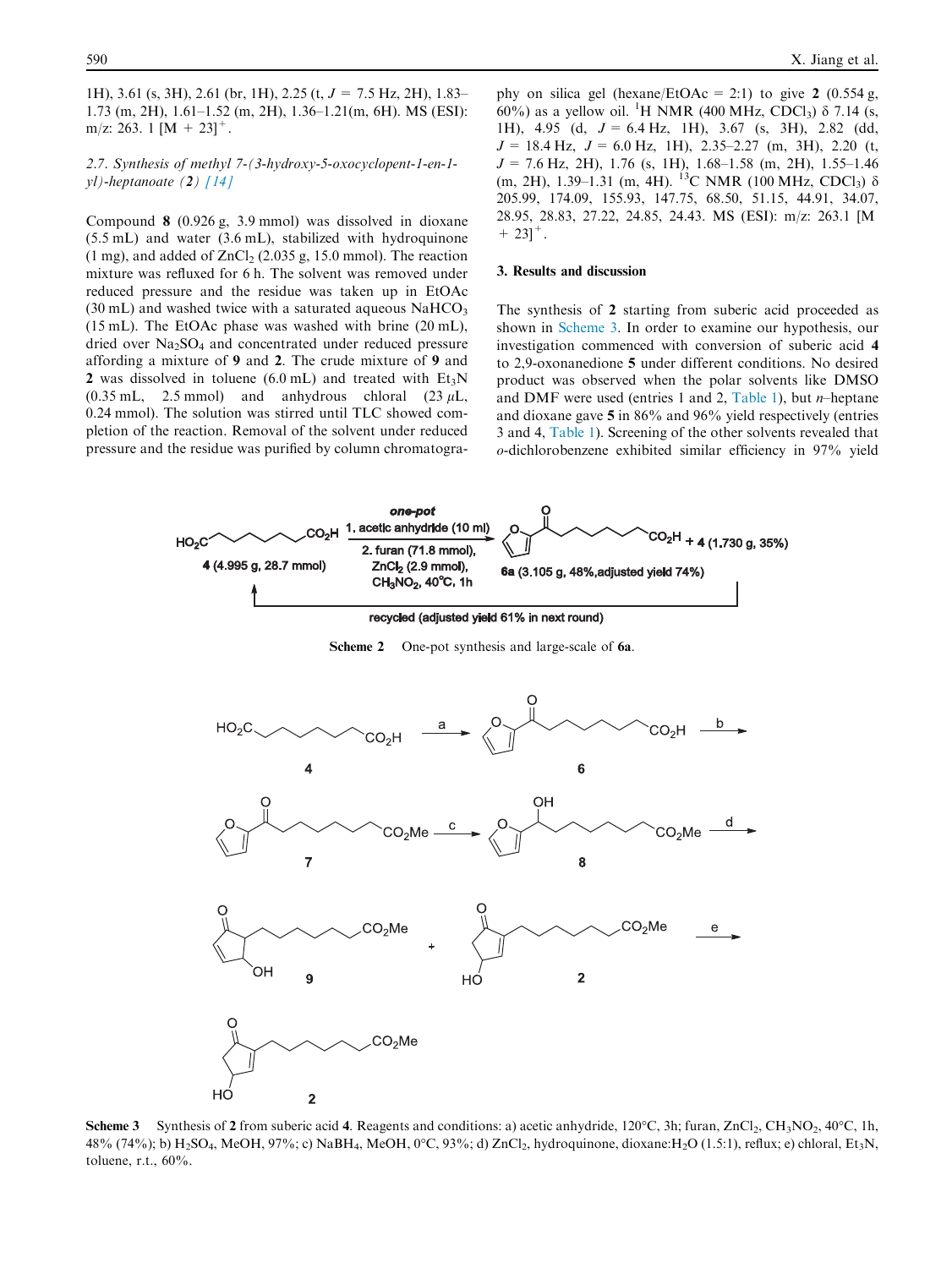<span id="page-4-0"></span>Table 1 Dehydrate cyclization of suberic acid 4 using acetic anhydride.<sup>8</sup>



Reaction conditions: 4 (28.7 mmol), acetic anhydride (1.85 eq.) in solvent (20 mL).

**b** Isolated yield.

<sup>c</sup> Acetic anhydride (106 mmol, 3.7eq.) was used as reactant and solvent.

(entry 5, Table 1) comparable to chlorobenzene's yield (entry 6, Table 1). However, when acetic anhydride was used as both reactant and solvent, 5 could be obtained in quantitative yields (entry 8, Table 1). We found increasing the temperature to 140 °C could not improve yields (entry 9, Table 1). Thus the optimized reaction condition was suberic acid 4 with excess acetic anhydride stirring at 120  $\degree$ C for 3 h gave 5 in 99% yield.

Afterward, we continued the synthesis by optimizing the Lewis acid catalyzed Friedel–Crafts reaction of furan with 2,9-oxonanedione 5. In the absence of Lewis acid, the reaction produced no ideal acylation product 6a (entry 1, Table 2). When AlCl<sub>3</sub> was used as a catalyst, the reaction afforded 6a in 10% yield (entry 2, Table 2). Then we screened other Lewis acids such as FeCl<sub>3</sub> which afforded  $6a$  in 41% yield (entry 3, Table 2), considering 21% of starting material suberic acid recovered and could be used in the next round of dehydrate cyclization, the adjusted yields were calculated and used to evaluate the following conditions. While catalysts such as FeCl<sub>2</sub>-4H<sub>2</sub>O, BF<sub>3</sub>-Et<sub>2</sub>O and B( $C_6F_5$ )<sub>3</sub> only showed low to moderate catalytic activity (entries 4, 5 and 6, Table 2),  $ZnCl<sub>2</sub>$ successfully enhanced the adjusted yield of 6a to 57% (entry 9, Table 2). Other trifluoromethanesulfonates, such as  $Zn(OTf)_{2}$ ,  $Mg(OTf)$ <sub>2</sub> afforded low to moderate yields (entries 7 and 8, Table 2). Decreasing the equivalent of  $ZnCl<sub>2</sub>$  could get the similar adjusted yield when used 0.2 equivalent of  $ZnCl<sub>2</sub>$  (entry 10, Table 2). As for solvents, dichloromethane (DCM), chloroform (CHCl<sub>3</sub>) and tetrahydrofuran (THF), showed inferior results in comparison with  $CH<sub>3</sub>NO<sub>2</sub>$ , and only low to moderate yields were obtained (entries 11, 12 and 13, Table 2). In addition, conducting the reaction at  $40^{\circ}$ C was the better choice compared to 30 °C (43% adjusted yield) and 50 °C (39% adjusted yield) (entries 14 and 15, Table 2). With regard to reaction time, we found prolonging the reaction time from 0.5 h to 1 h could increase the yield of 6a, and the adjusted yield was enhanced to 71% due to higher recovery of 2 (entries 5 and 16, Table 2).

We then tried to obtain 6a in one-pot synthesis. As illustrated in [Scheme 2,](#page-3-0) suberic acid 4 (28.7 mmol, 4.995 g) was

| 2.5eq.furan,catalyst<br>`OH<br>$6\overline{6}$<br>Solvent |                         |                    |                                 |                                  |                                 |                                  |
|-----------------------------------------------------------|-------------------------|--------------------|---------------------------------|----------------------------------|---------------------------------|----------------------------------|
|                                                           | 5                       |                    |                                 | 6a                               | 6 <sub>b</sub>                  |                                  |
|                                                           |                         |                    |                                 |                                  |                                 |                                  |
| Entry                                                     | Catalyst (eq.)          | Temp $(^{\circ}C)$ | Solvent                         | Yield <sup>b</sup> (%) of 6a (4) | Yield <sup>b</sup> $(\%)$ of 6b | Adjusted yield $\mathcal{C}(\%)$ |
|                                                           |                         | 40                 | CH <sub>3</sub> NO <sub>2</sub> |                                  |                                 |                                  |
| $\overline{2}$                                            | AlCl <sub>3</sub> (0.2) | 40                 | CH <sub>3</sub> NO <sub>2</sub> | 10(6)                            | 5                               | 11                               |
| $\mathfrak{Z}$                                            | FeCl <sub>3</sub> (0.2) | 40                 | CH <sub>3</sub> NO <sub>2</sub> | 41(21)                           | 6                               | 52                               |
| $\overline{4}$                                            | $FeCl2.4H2O$ (0.2)      | 40                 | CH <sub>3</sub> NO <sub>2</sub> | 37(17)                           |                                 | 45                               |
| 5                                                         | $BF_3.Et_2O(0.1)$       | 40                 | CH <sub>3</sub> NO <sub>2</sub> | 22(20)                           |                                 | 28                               |
| 6                                                         | $B(C_6F_5)$ (0.05)      | 40                 | CH <sub>3</sub> NO <sub>2</sub> | 16(42)                           | 8                               | 28                               |
| $\overline{7}$                                            | $Zn(OTf)_{2}(0.1)$      | 40                 | CH <sub>3</sub> NO <sub>2</sub> | 48 (22)                          | 6                               | 62                               |
| 8                                                         | $Mg(OTf)_{2}(0.03)$     | 40                 | CH <sub>3</sub> NO <sub>2</sub> | 19(44)                           | 16                              | 34                               |
| 9                                                         | ZnCl <sub>2</sub> (0.2) | 40                 | CH <sub>3</sub> NO <sub>2</sub> | 44 (23)                          | 9                               | 57                               |
| 10                                                        | ZnCl <sub>2</sub> (0.1) | 40                 | CH <sub>3</sub> NO <sub>2</sub> | 42(27)                           | 5                               | 58                               |
| 11                                                        | ZnCl <sub>2</sub> (0.2) | 40                 | <b>DCM</b>                      | 36(0)                            | 6                               | 36                               |
| 12                                                        | ZnCl <sub>2</sub> (0.2) | 40                 | CHCl <sub>3</sub>               | 25(31)                           | 6                               | 36                               |
| 13                                                        | ZnCl <sub>2</sub> (0.2) | 40                 | <b>THF</b>                      |                                  |                                 |                                  |
| 14                                                        | ZnCl <sub>2</sub> (0.2) | 30                 | $CH_3NO_2$                      | 37(13)                           | 6                               | 43                               |
| 15                                                        | ZnCl <sub>2</sub> (0.2) | 50                 | CH <sub>3</sub> NO <sub>2</sub> | 33(16)                           | 9                               | 39                               |
| 16 <sup>d</sup>                                           | ZnCl <sub>2</sub> (0.1) | 40                 | CH <sub>3</sub> NO <sub>2</sub> | 46 (35)                          | 9                               | 71                               |

Table 2 Friedel–Crafts reaction of 2,9-oxonanedione with furan using Lewis acids catalysts.<sup>a</sup>

<sup>a</sup> Reaction conditions: **5** (0.96 mmol), furan (2.5 eq.) in solvent (1 mL) for 0.5 h. b Isolated yield by column chromatography on silica gel (hexane/EtOAc = 2:1).

 $C<sup>c</sup>$  Yield based on 4 recovery.